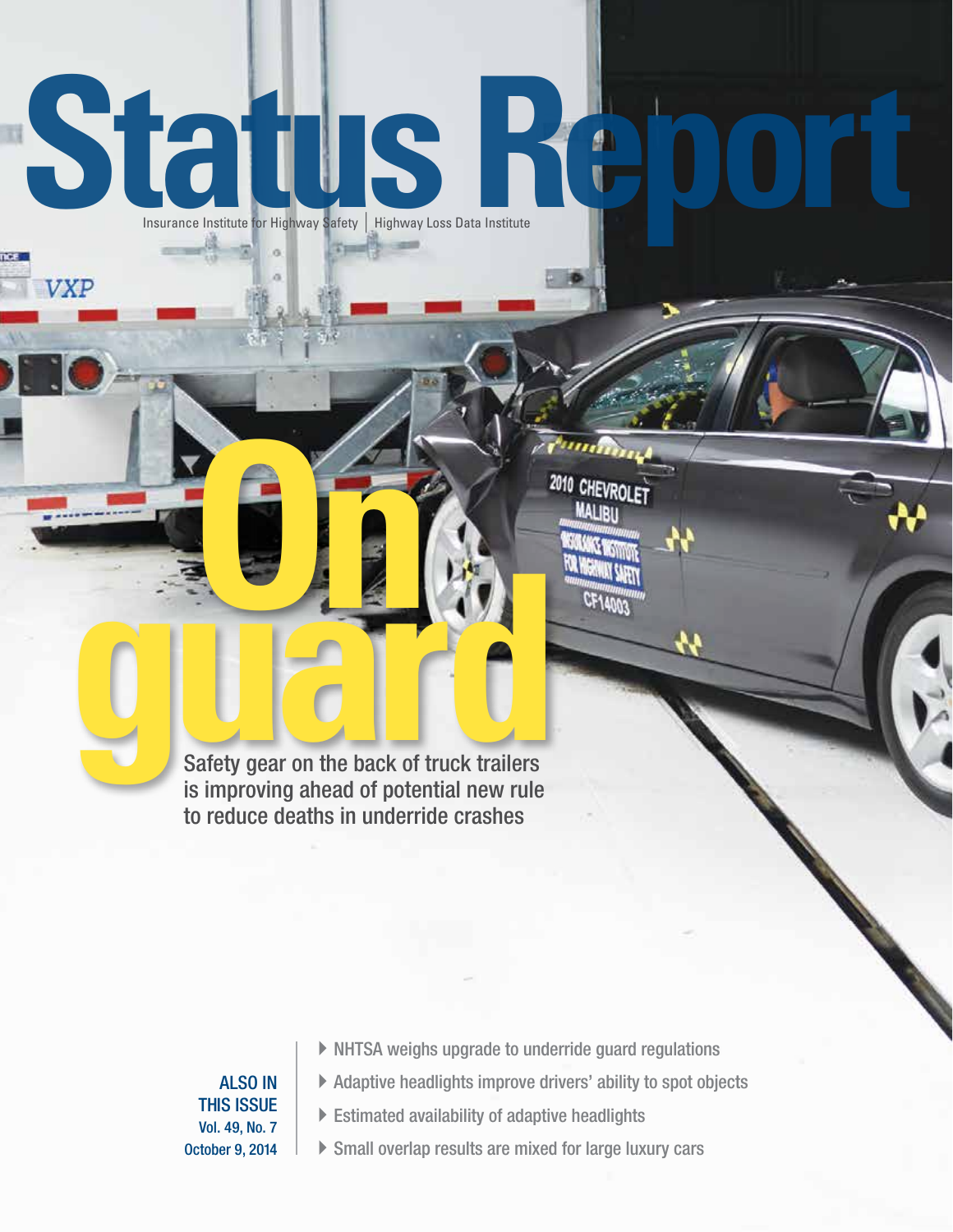

On most crash test days at the Institute's Vehicle Research<br>
Center, a car or SUV races toward a deformable or rigid bar-<br>
rier in a frontal crash. Recently, though, a Vanguard trailer Center, a car or SUV races toward a deformable or rigid barhitched to a parked rig was the target. A 2010 Chevrolet Malibu hurtled toward the trailer at 35 mph, smashing into the outer half of the trailer's rear underride guard.

Evaluating the Malibu's crashworthiness wasn't the goal of the test. Instead, the trailer's steel underride guard was the focus.

When the test was over, the Malibu ended up behind the trailer — not crushed beneath it — because the Vanguard's underride guard held up. That's important because serious injuries and death can occur if a passenger vehicle slides underneath a higher-riding large truck. The Vanguard's underride guard stopped the oncoming Malibu, preserving survival space for the test dummy in the driver's seat of the car and preventing the dummy's head from contacting the rear of the trailer itself. When that happens, injury measures taken from the dummy almost always indicate certain death for a person in a real crash.

"The Vanguard's underride guard performed great — a big improvement from our earlier tests," says Sean O'Malley, senior test coordinator for the Institute.

The test is part of an IIHS research program to spur better underride guards that won't buckle or break away when a trailer gets rear-ended by another vehicle. IIHS trailer crash tests have demonstrated that underride guards need to be stronger than current U.S. safety standards — and in some cases exceed tougher Canadian rules — in order to prevent underride in the kinds of crashes that happen on North American highways (see *Status Report*, March 14, 2013, at iihs.org). U.S. regulators have signaled they are working on a new standard (see story p. 4).

Vanguard National Trailer Corp. is among the manufacturers taking the Institute's findings to heart. The trailer's passing score is a big win for the Indiana-based company. Two earlier Vanguard models failed prior IIHS 50 percent overlap tests despite complying with U.S. and Canadian regulations.

In an initial test in 2010, the Malibu slid beneath the 2007 model Vanguard trailer as bolts on the rear guard broke and the guard tore off the trailer. The result was moderate underride at 25 mph and severe underride at 35 mph (see *Status Report*, March 1, 2011).

Vanguard made improvements and requested a second test. When the Institute put the updated 2013 model through another 50 percent overlap test in 2012, the underride guard failed again. The guard's vertical support broke off the trailer on impact, just as it did in the earlier test (see *Status Report*, March 14, 2013). The Vanguard was the only trailer of the eight the Institute tested to fail the 50 percent overlap test. Because it failed, the trailer didn't advance to the next round of 30 percent overlap testing. Only one trailer, a model from Manac, has passed that test so far.

"The Vanguard team is pleased to see a positive result from the recent IIHS test of a new Vanguard rear-impact guard design," says Charlie Mudd, president of Vanguard National Trailer Corp. "We are always interested in reviewing safety-related options."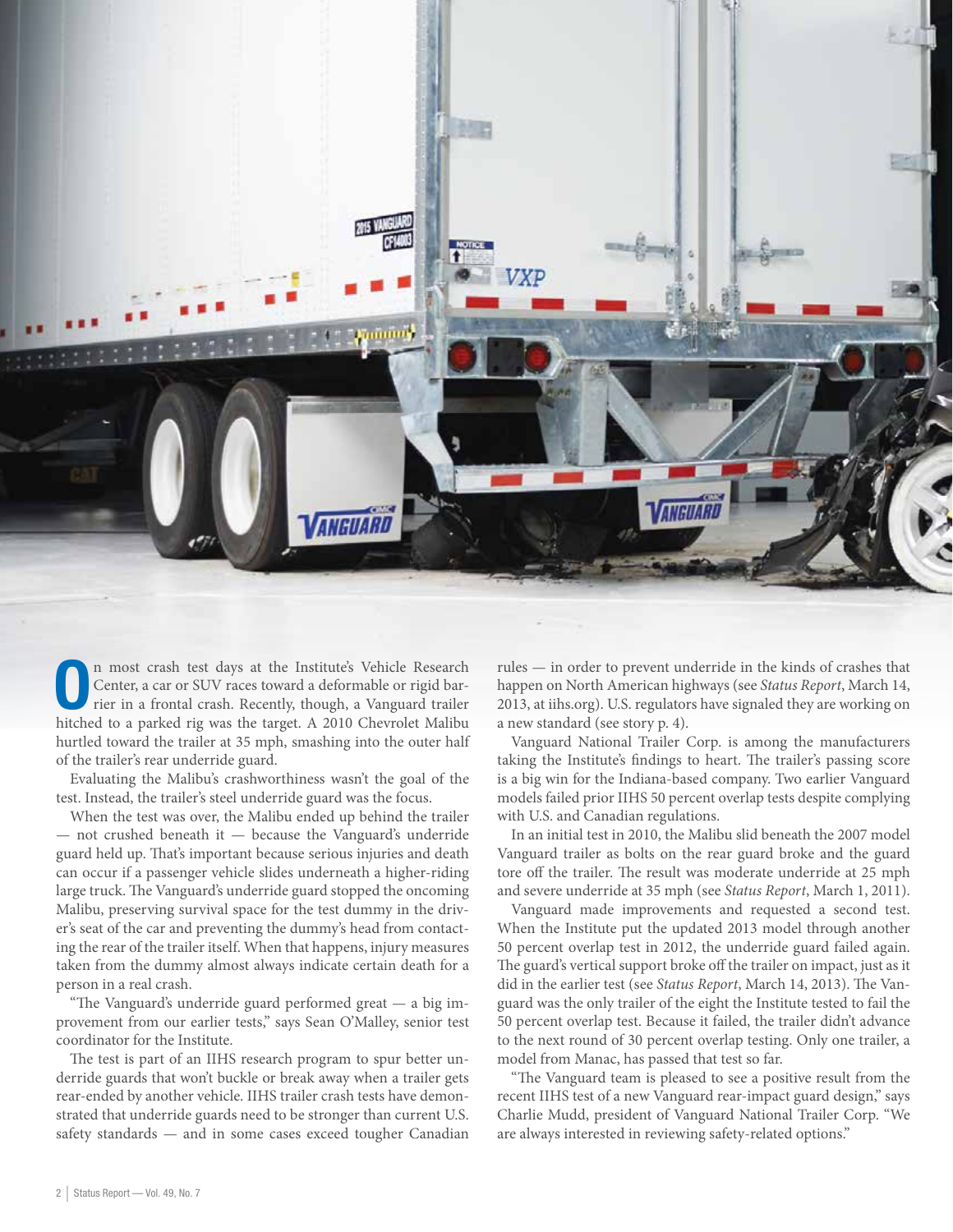Spurring better rear underride guards to reduce deaths and injuries in large truck crashes is the goal of an IIHS research program that's drawn the notice of Vanguard and other trailer manufacturers who are adopting improved designs.



This isn't the first time IIHS has evaluated an improved design. Hyundai Translead is another manufacturer that made design changes to a trailer and underride guard after at first failing a fullwidth IIHS crash test in 2010. Two years later the upgraded model

built to the tougher Canadian standard passed both the full-width and 50 percent overlap tests. Other manufacturers are working on design improvements to their dry van trailers in response to IIHS evaluations and are expected to request retests.  $\blacksquare$ 



Two prior generations of Vanguard trailers (2007 and 2013 models) failed the Institute's 50 percent overlap evaluation. Vanguard redesigned the trailer for 2015, and it passed. This time, the underride guard successfully stopped the Malibu from sliding beneath the trailer.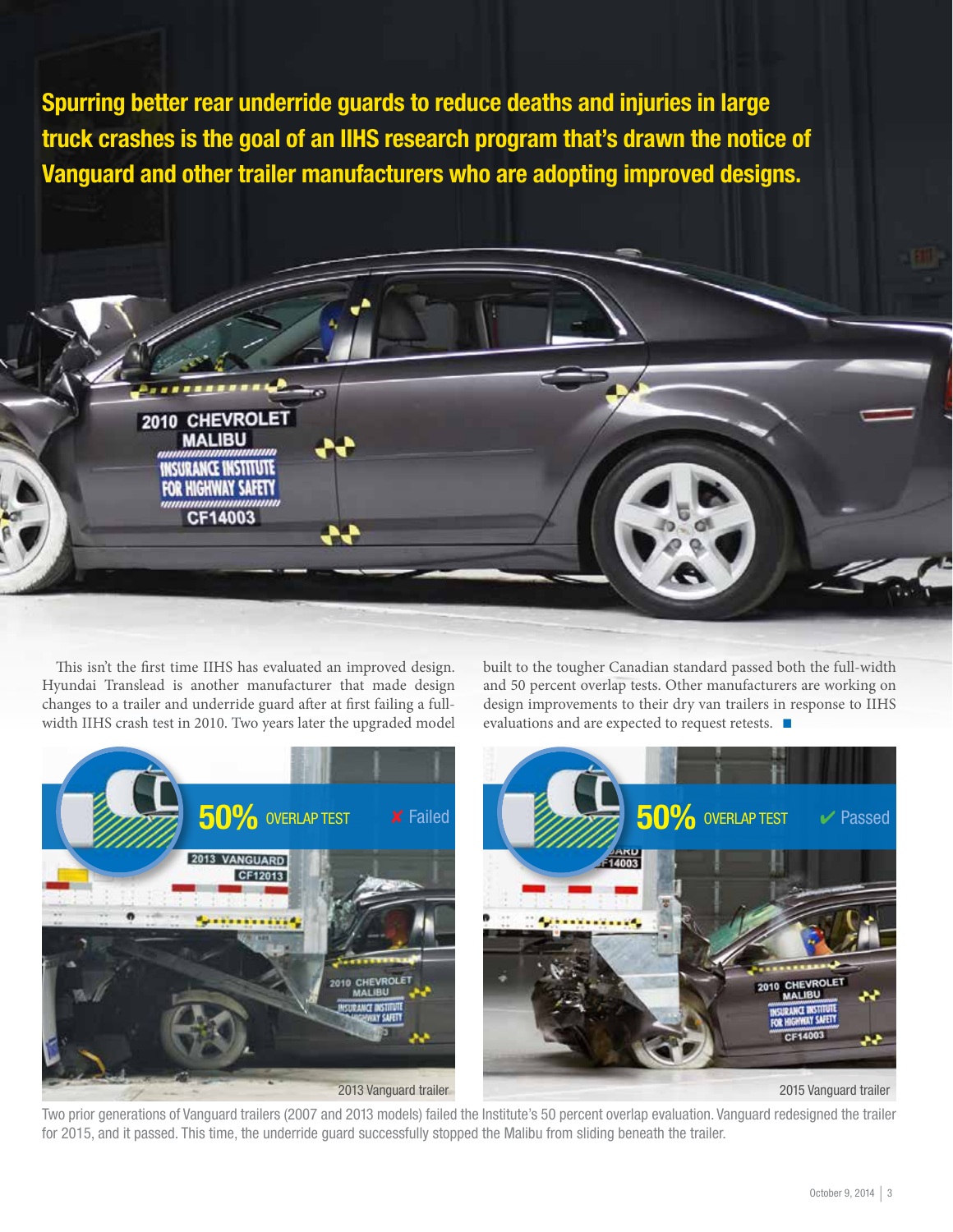## **NHTSA signals plan to address deaths in underride crashes**

When a car runs into the back of a tractor-trailer outfitted with a weak underride guard, the outcome is too often deadly for people in the smaller vehicle. Backed by crash tests and studies of real-world underride cases, the Institute has outlined ways to improve rear guards to make them less likely to buckle or break off during a rear crash. Prompted by this research and tougher regulations in Canada, some trailer manufacturers have adopted better designs. Now U.S. regulators are poised to address the issue.

Three years after the Institute first petitioned federal regulators for tougher requirements and suggested specific improvements (see *Status Report*, March 1, 2011, at iihs.org), the National Highway Traffic Safety Administration (NHTSA) has initiated rulemaking to consider new standards for rear underride guards on trailers, semitrailers and single-unit straight trucks.

Underride guards are steel bars that hang from the backs of trailers to prevent the front of a passenger vehicle from moving underneath the trailer during a crash. When a passenger vehicle ends up under a large truck, the top of the occupant compartment gets crushed because the structures designed to absorb the energy of a crash are bypassed. The airbags and safety belts can't do their jobs, and people inside can experience life-threatening head and neck injuries.

Many trailer manufacturers already use stronger guards to comply with new regulations in place in Canada since 2007. Both North American standards require a guard to withstand a cer-



Sisters AnnaLeah and Mary Karth were killed in a May 4, 2013, truck underride crash on a Georgia interstate en route to a family celebration in Texas.

tain amount of force at various points. Under the Canadian regulation, a guard must withstand about twice as much force as the U.S. rule requires at the point where the guard attaches to its vertical support. IIHS tests in 2013 demonstrated that underride guards built to the Canadian standard generally work well to prevent underride, except in crashes oc-

curring at the outer edges of trailers. The dramatic tests helped the Institute zero in on one design that raises the bar when it comes to safer truck underride guards (see *Status Report*, March 14, 2013).

NHTSA in a July notice in the *Federal Register* indicated it plans to issue two separate notices — an advanced notice of proposed



rulemaking for single-unit trucks and a notice of proposed rulemaking for trailers and semitrailers.

The agency says it is responding to a petition by the Truck Safety Coalition and Marianne Karth, a North Carolina mother whose daughters AnnaLeah, 17, and Mary, 13, died in an underride crash in 2013. The sisters were on their way to Texas with their mother and brother for a family celebration when on a Georgia interstate a large truck hit their Crown Victoria, spinning it around and pushing it backwards into the rear of another tractor-trailer. AnnaLeah and Mary were seated in the back seat and received horrific injuries.

Surviving family members traveled to Washington, D.C., to present the "AnnaLeah and Mary Stand Up for Truck Safety" petition with more than 11,000 signatures to the U.S. Department of Transportation on May 5, marking the one-year anniversary of the crash.

Karth says the Institute "played an important part in our efforts. First of all, your research and reports enlightened us and then that led to us being enraged and asking the question, 'If something could be done to make underride guards stronger, then why wasn't it being done?' That, of course, led to us being empowered to educate and motivate others to join with us in asking for change."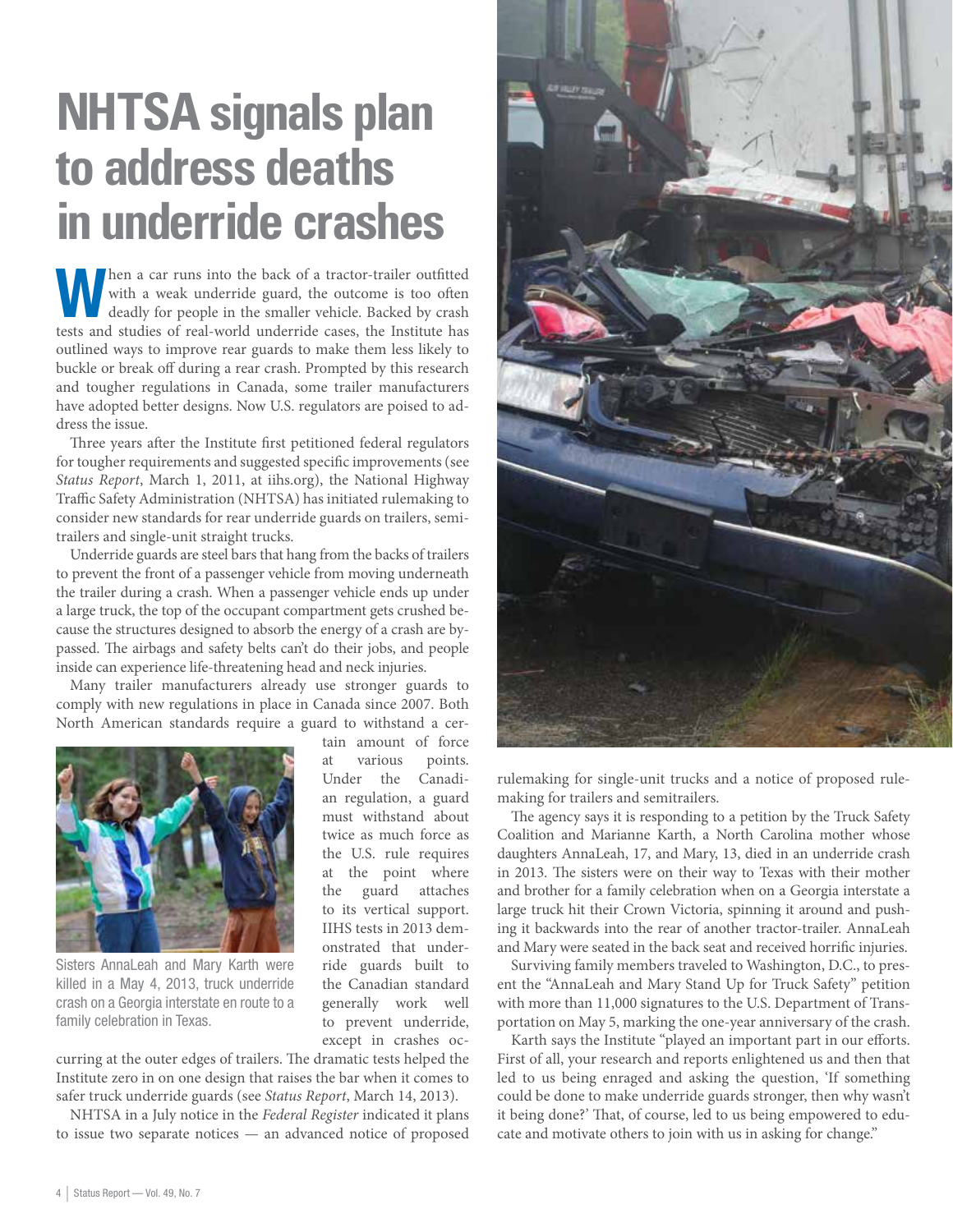

In its submission to NHTSA, the group references the Institute's petition, as well as the National Transportation Safety Board's recommendations for improving rear impact protection.

NHTSA hasn't officially responded to the Institute but gave a nod to its research in a footnote to the July grant of petition for rulemaking.

"We note that the Insurance Institute for Highway Safety and the National Transportation Safety Board requested some of the same amendments to rear impact guards as the Petitioners," the agency says in its *Federal Register* notice.

"IIHS research and crash tests helped lay the groundwork for an upgraded U.S. standard, and we are pleased to see NHTSA take action on the serious problem of rear underride crashes," says David Zuby, IIHS executive vice president and chief research officer.

In 2011, the Institute asked NHTSA to require rear underride guards that are strong enough to remain in place during a crash. The petition came after IIHS crash tests and research found that guards meeting federal safety standards can fail in relatively lowspeed crashes. Researchers concluded that the current minimum strength and dimensions required for underride guards are inadequate. At the time, the Institute also asked NHTSA to broaden rules

to consider applying the standards to other types of large trucks, such as single-unit straight trucks, that aren't required to have rear underride guards.

The Institute followed up its analysis by putting trailers from the eight largest manufacturers through a series of progressively tougher crash tests. All of the trailers had underride guards that met both U.S. and Canadian standards.

In each test, a 2010 Chevrolet Malibu struck a parked truck at 35 mph. In the first scenario, the car was aimed at the center of the trailer. All eight guards successfully prevented underride. In the second test, in which only half the width of the car overlapped with the trailer, all but one trailer passed.

The third test was the most challenging, and every trailer except one from Canadian manufacturer Manac failed. In the test, the Malibu struck the rear of the trailer at its outermost corner, engaging 30 percent of the car's width.

Manac's design was best in the group. The Institute noted that the supports of the Manac trailer's rear underride guard were attached to a reinforced floor and located closer to the trailer's outer edges than on other models. The design limited the potential for injuries to the dummy in the Malibu and also reduced damage to the trailer itself.

The Institute plans additional crash tests of recent model trailers from manufacturers that have indicated they are using better rear underride guards.

NHTSA says it is considering whether Manac's design should be the model for an upgraded standard. The Truck Safety Coalition-Karth petition requests that "all trucks and trailers should be required to be equipped with energy absorbing rear impact guards mounted 16 inches from the ground with vertical supports

The Karth family led a petition drive for better truck underride guard regulations in the U.S. after losing their two teenage daughters. The family's Crown Victoria was hit by one truck and ended up sliding beneath another, killing the sisters in the back seat and seriously injuring their mother and brother in the front seats.

mounted 18 inches from the side edges." The petition doesn't name Manac but notes, "We are well aware of a trailer manufacturer which has gone beyond these standards and 'raised the safety bar.'"

The group also asked NHTSA to require impact guards to address the problem of side underride and front override crashes. The agency said it is evaluating the latter request.

The U.S. government doesn't require tractor-trailers to have front or side underride guards. In Europe, front underride guards have been required on large trucks since 1994 to protect passenger vehicle occupants in crashes with combined speeds of about 35 mph. Europe also requires side guards to protect pedestrians and bicyclists but not people in passenger vehicles. The Institute has found that front and side underride guards have the potential to reduce injury risk.

In a 2012 IIHS study of fatal crashes between large trucks and passenger vehicles, an estimated 63 percent involved the front of a truck, 22 percent involved the side and 15 percent the rear. Analyses of smaller samples of fatal crashes found that 88 percent involving the side of the large truck and 82 percent involving the rear produced underride.  $\blacksquare$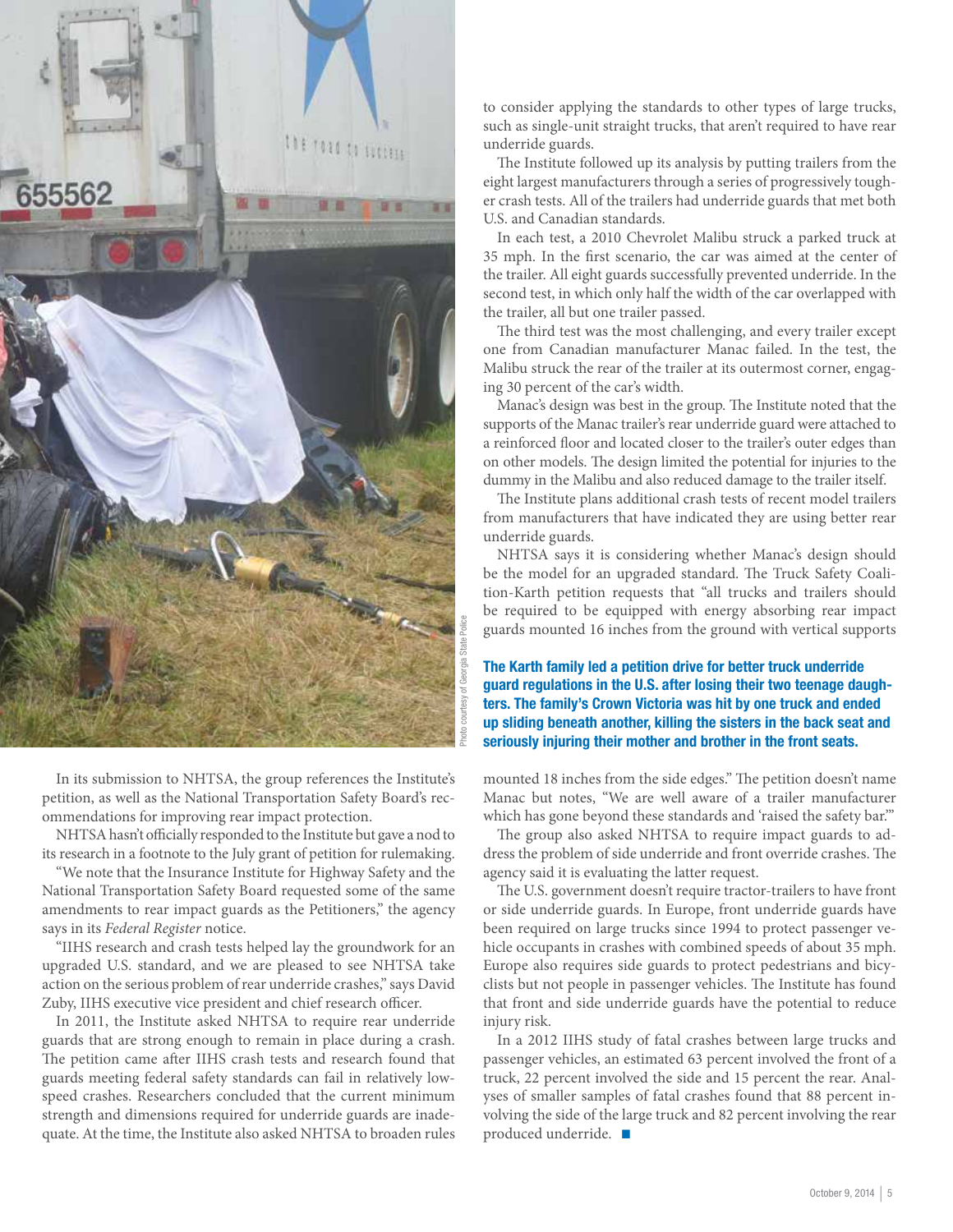## **Adaptive headlights help drivers spot objects earlier; glare not excessive**

eadlights that swivel around curves in<br>
response to steering input allow driv-<br>
ers to spot a hard-to-see object on a<br>
driven means and charge third of a proper response to steering input allow drivdark, curvy road about a third of a second earlier than they would with conventional headlights, a new IIHS study has found.

The experimental study of adaptive headlights was conducted with volunteer drivers on a rural road near the Institute's Vehicle Research Center in Ruckersville, Va. It compared drivers' ability to spot objects on the roadside in vehicles with fixed halogen headlights, fixed high-intensity discharge (HID) headlights and adaptive HID headlights. The results suggest that HID lights, whether fixed

or adaptive, have a small advantage over halogen ones, and adaptive HID lights improve visibility over either type of fixed headlight.

HID lamps began appearing in luxury vehicles in the 1990s and have gained popularity because they improve visibility by casting a whiter light and illuminating the driver's peripheral field more than halogen lamps. Adaptive headlights were first introduced in the 2004 model year. As of the 2014 model year, they were standard on 14 percent of models and optional on 22 percent.

Earlier research by HLDI showed that vehicles equipped with optional adaptive headlights had lower rates of insurance claims under most coverage types than the same vehicles without the technology (see *Status Report*, July 3, 2012, at iihs.org). The benefits were greater under property damage liability insurance, which covers damage to someone else's vehicle or other property, than they were for collision insurance, which covers damage to the insured vehicle. Injury claim rates also were lower.

"We already had evidence that adaptive headlights are reducing crash damage and injuries," says David Zuby, IIHS executive vice president and chief research officer. "This study fills in some of the gaps in our knowledge about how they help."

### In 30 years, adaptive headlights won't be unusual

The availability of adaptive headlights in the registered vehicle fleet is predicted to reach 95 percent in 2044, a recent HLDI study has found. The analysis takes into account both how quickly automakers are expected to add the feature to new vehicles and how quickly the makeup of the fleet changes. Having a feature available could mean that it was offered as an option; it doesn't necessarily mean the vehicle is equipped with it.

A hypothetical government mandate to include adaptive headlights as standard equipment on all 2015 and later vehicles would speed up the process by about five years. If such a requirement were enacted, the fleet would reach 95 percent availability in 2039, HLDI estimates. Although adaptive headlights have shown benefits, the government hasn't signaled that it plans to require them.

HLDI performed the same analysis with other driver assistance technologies, including front crash prevention, lane departure warning, blind spot warning, rear cameras and rear parking sensors. The study is similar to one HLDI released in 2012 (see Status Report, Jan. 24, 2012), which focused primarily on an older group of safety features. For a copy of "Predicted availability of safety features on registered vehicles — an update," email publications@iihs.org.  $\blacksquare$ 



#### Year in which features reach 95 percent of the registered vehicle fleet

■ given current ■ with a 2015 mandate regulations (hypothetical)

\*Rear cameras will be required in all new vehicles starting May 1, 2018.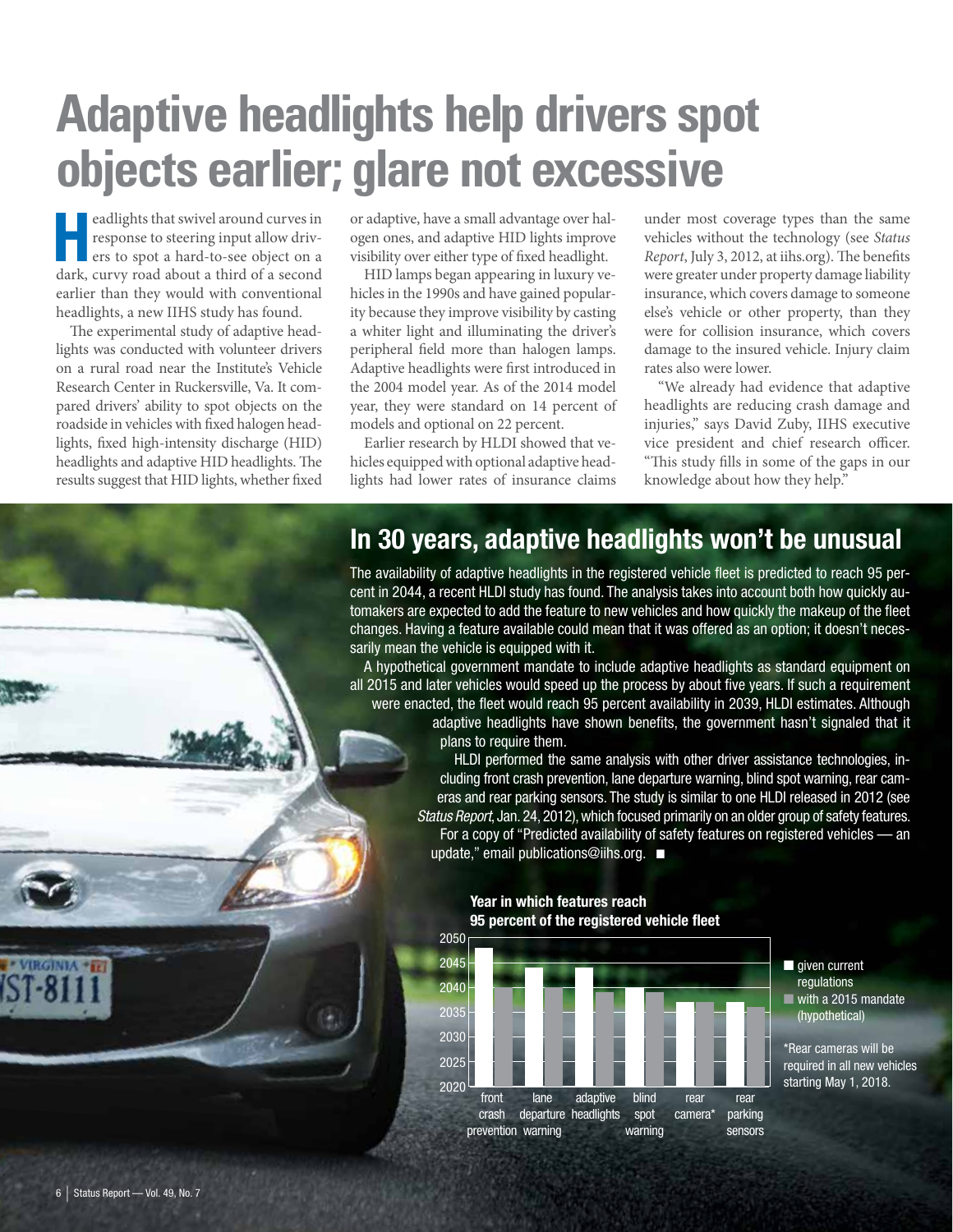In the IIHS study, 20 volunteers drove a pair of 2013 Mazda 3 small cars. One car had adaptive headlights with HID bulbs. The adaptive lighting system could be turned off, making the headlights fixed HID lights. The second vehicle had fixed halogen lights.

Each participant drove an 8-mile round trip with each of the three types of headlights. The driving was done at night on a two-lane road with no markings. Aluminum targets, measuring 8 by 12 inches, were placed at various locations on the side of the road. Half of the targets were highly reflective, and half were less reflective. As they drove at 30 mph, the drivers were tasked with pushing a button each time one of the targets came into view.

With adaptive headlights, the drivers spotted lowreflectance targets located inside of curves as much as a third of a second earlier, or about 15 feet sooner at 30 mph, than with regular headlights. Response times also were shorter for low-reflectance targets on the outside of curves, but these results weren't statistically significant. As expected for a system designed to help drivers negotiate curves, there was no difference between adaptive and fixed headlights when the targets were on straight stretches of road.

HID lamps also appeared to help visibility even when they were fixed. In this case, the benefit was seen with high-reflectance targets on straight sections of road. HLDI's 2012 analysis of Mercedes-Benz features also indicated a benefit from fixed HID over halogen lamps. Together these observations indicate that the advantage of adaptive systems is partly due to their steerability and partly a result of using HID instead of halogen lamps.

When it comes to improved headlight systems, it's important to consider how changes affect other drivers on the road. The IIHS researchers conducted a separate study to compare the glare from the Mazda's halogen, fixed HID and adaptive HID headlights. The 20 volunteers were asked to rate the glare from approaching vehicles on a scale of 1 to 9, with 1 being unbearable and 9 barely noticeable. They also rated a fixed high-beam headlight system to serve as a benchmark for excessive glare.

Participants rated the HID low beams as slightly more glaring than the halogen lamps, but neither was excessively glaring. There was no difference between adaptive HID low beams and fixed HID low beams. Measurements taken from light meters located near the participants supported their subjective ratings.

For copies of "On-road experiment to assess drivers' detection of roadside targets as a function of headlight system, target placement, and target reflectance" and "Test track evaluation of headlight glare associated with adaptive HID, fixed HID, and fixed halogen low beam headlights," both by I.J. Reagan et al., email publications@iihs.org.  $\blacksquare$ 

## **Small overlap results are mixed for large luxury cars**

Results for three large luxury cars recently put through the Institute's small overlap front test for the first time are a mixed bag. The Infiniti Q70 earns a good rating, while the Lincoln MKS and the BMW 5 series are the worst performers out of seven large luxury cars tested so far for small overlap protection.

In the Q70, the driver space was maintained reasonably well, and the dummy's movement was properly controlled. The side curtain airbag provided sufficient coverage to protect the head. Measures taken from the dummy showed low risk of any significant injuries in a crash of this severity. The rating applies to the 2014-15 Q70 and the 2013 Infiniti M, as the car was previously called. With good ratings in the Institute's four other crashworthiness evaluations and an available front crash prevention system, the Q70 qualifies for the 2014 IIHS TOP SAFETY PICK+ award.

The performance of the Lincoln MKS couldn't have been more different. The driver space was severely limited after the crash, with the structure pushing in as much as 12 inches. The steering column moved 5 inches inward and 6 inches to the right. The dummy's head barely contacted the front airbag before sliding off and hitting the in-

strument panel. Injury measures from the dummy showed that left hip injuries would be likely. The poor rating applies to 2009-15 models.

The BMW 5 series performed somewhat better, earning a marginal rating. Like the MKS, the 5 series also saw as much as 12 inches of intrusion. However, there was considerably less intrusion in the upper interior. The dummy's movement was well controlled. Injury measures indicated that left leg injuries would be likely. The marginal rating applies to 2011-15 models.



The Infiniti Q70 is a TOP SAFETY PICK+.

IIHS introduced the small overlap evaluation in 2012. A good or acceptable rating is a requirement for TOP SAFETY PICK, along with good ratings in the moderate overlap front, side, roof strength and head restraint tests. To qualify for TOP SAFETY PICK+, a vehicle must also earn a basic, advanced or superior rating for front crash prevention.

The 2014 Q70's optional front crash prevention system includes a forward collision warning system that meets the National Highway Traffic Safety Administration's criteria. However, the feature's automatic braking function failed to reduce the vehicle's speed in IIHS track tests. For this reason, it earns a basic rating. The 2015 Q70 has an upgraded system that may perform better in track tests. However, the Institute hasn't had an opportunity to test it yet, so for now the basic rating remains.

The Q70 is the fifth large luxury car to qualify for the 2014 TOP SAFETY PICK+ award. The others are the Hyundai Genesis, Mercedes-Benz E-Class sedan, Volvo S80 and Acura RLX. Tests of three other luxury cars — the Audi A6, Cadillac CTS and Lexus GS — had been planned, but the manufacturers told IIHS they are making changes for small overlap protection. The Institute's policy is to wait to test a vehicle if such changes are planned within a reasonable time frame. These models will be tested early next year.

"The five manufacturers that have already achieved the TOP SAFETY PICK+ designation for their cars are offering consumers state-of-the-art safety," says IIHS President Adrian Lund. "Meanwhile, Audi, BMW, Cadillac, Lexus and Lincoln are playing catch-up in the large luxury category." $\blacksquare$